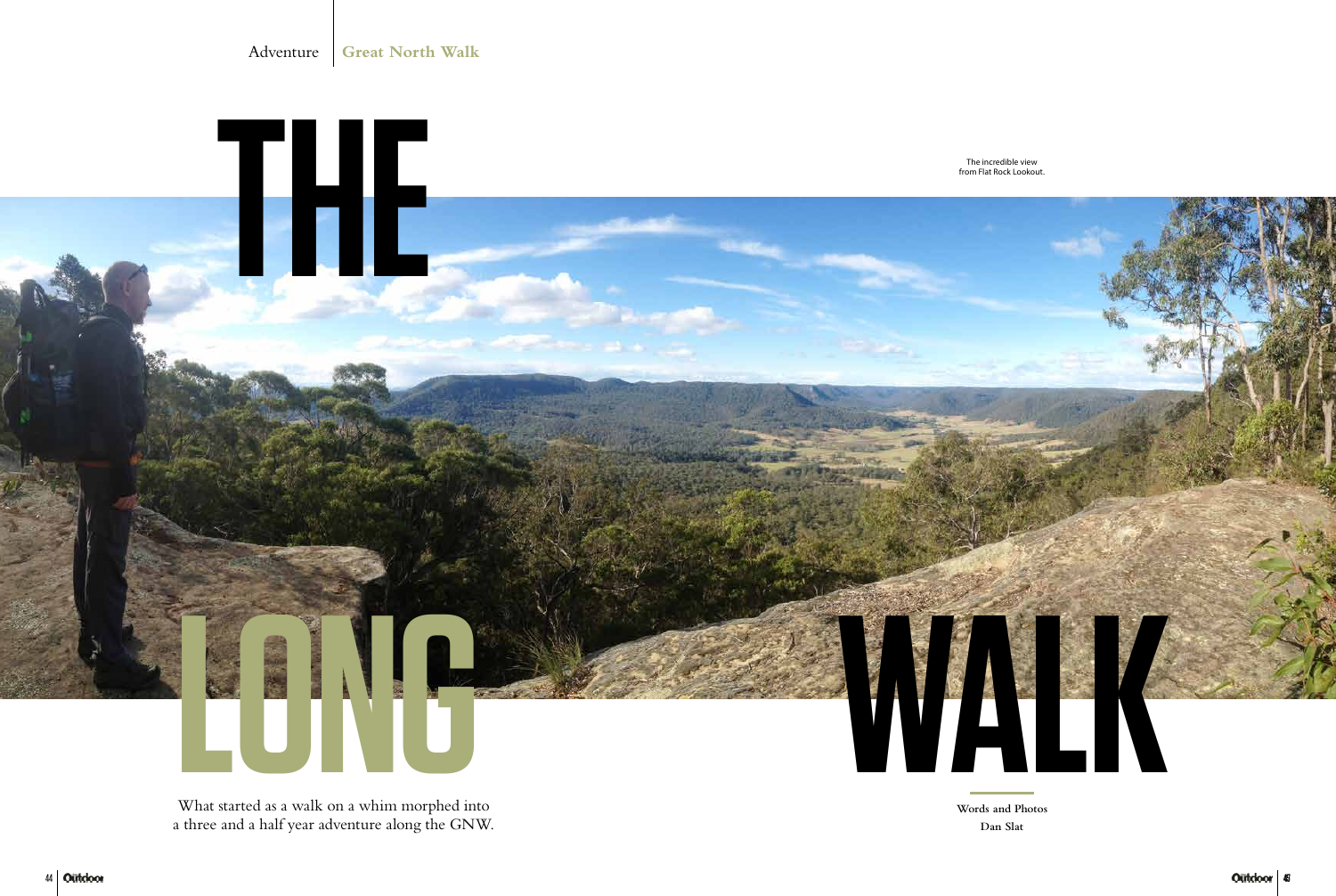

**FRST, A WORD OF WARNING: before**<br>
undertaking any 250km walk it is essential to make a thorough plan. The<br>
route, equipment, meals, transport<br>
and weather conditions must be scru-<br>
tinised and checked down to the last<br>
de IRST, A WORD OF WARNING: before undertaking any 250km walk it is essential to make a thorough plan. The route, equipment, meals, transport and weather conditions must be scrutinised and checked down to the last detail. On no account should you before over a schooner of ale and a smartphone. Yet somehow that is what happened.

Paul and I were only looking for a day walk but because the Blue Mountains, our regular haunt, was a swirling cauldron of fire, so we were forced to look further afield. Or nearer, as it turned out. I'd known about the Great North Walk (GNW) for years but had dismissed it on account of its length – if I had the time to walk 250km I'd probably go somewhere more exotic, like Africa or Nepal. I'd never contemplated doing a walk in sections either; it just wasn't my thing. Nevertheless, a co-worker had recently mentioned the walk and hence it popped into my head the night we were brainstorming for a location.

The GNW markets itself as Australia's most accessible walking track, and that may be true given the percentage of our population that lives nearby. Certainly a good deal of it is near to public transport, which we intended using as much as possible. The idea for a 'Sydney to Hunter' track was originally researched by local bushwalkers Gary McDougall and Leigh Shearer-Heriot in the early 1980s, then, in 1986, their idea was picked up as a bicentennial project and rushed to completion for 1988. The track is now administered by the Department of Primary Industries (Lands).

At first we decided to hike the section through Lane Cove National Park, which was close enough to access by train but avoided the 5km of paved roads that threaded through the riverside suburbs. However, we quickly realised that should we decide one day to do more sections of the GNW we would regret not beginning at its official start point. Thus we met up at 9am on a clear spring day, slightly baffled and sore of head, at the obelisk in Macquarie Place.

### **OCT 2013:** SYDNEY TO THORNLEIGH, 35.0KM

A brisk stroll from the obelisk, the original Mile Stone for all roads leading out of Sydney, brought us to our first river crossing – the ferry from Circular Quay to Woolwich Wharf. Soon afterwards we were among the mangroves of Buffalo Creek, out of sight of concrete and glass, and it took little imagination to picture ourselves deep in some coastal wilderness, weeks from civilisation. This coastal wetland sanctuary is just the first of several diverse habitats through which the GNW passes, including sandstone plateaus, national forest, coastline and quiet river valleys. To a city dweller the ibis looked incongruous among the mangroves; I was used to seeing them in their natural habitat, perched on inner city dumpsters with beaks clearly evolved for ripping open bin bags and scavenging within.

We reached Thornleigh Oval at 5:30pm, where it struck us that we'd walked from the centre of the country's largest city to a quaint country village in eight hours, or a regular day of work. It had been hard but somewhere along the line my perspective had changed. Maybe undertaking a long hike in sections wouldn't be so bad? It might be fun to have a goal to aim for, and whenever we felt like a bush walk we wouldn't have to think about where to go; it'd be right there in front of us. We'd unintentionally started something, and both of us knew we wouldn't be able to stop until we'd reached Newcastle.

Most of the day was spent in Lane Cove NP. This 372ha protected area is only 10km from Sydney CBD and follows the Lane Cove River virtually to its source, a beautifully serene



# **were among the**

# **Soon afterwards we mangroves of Buffalo Creek, out of sight of concrete and glass.**

our first tentative steps along the Great North Walk. It's not that Paul and I weren't keen to get back out there but summer is busy with other activities and we had agreed from the start that the GNW was something we would fall back on when all other options had been exhausted. So, after a summer that included climbing in Mt Cook National Park, hiking the Tongariro Circuit and canyoning in the Blue Mountains, we finally found ourselves back at Thornleigh train station on a warm autumn morning, packed for an overnighter.

Despite the forecast rain the sky was cloudless but very humid, and it felt as if a storm could break at any time. We followed Berowra Creek from its headwaters all the way to the suburb of Berowra Waters, crossing Calna Creek on the way. At that time Calna Creek was spanned by a 1980s army-built log bridge, but being good little hikers we had done our research and discovered that the bridge had collapsed the previous year. Signs either end

warned that only two persons at a time should use the bridge and internet rumour suggested these had been ignored. The two pieces of the structure still lay across the water but with an impossibly wide gap between them, and we would have been facing an early evening swim except for one bushwalking forum that advised the creek was wadeable 500m upstream. Fortunately we got away with only wet knees

**Clockwise from left** Relaxing above Brisbane Water National Park; we both used a number of different packs throughout the walk, including this one from Aarn.



stroll disturbed only by the distant hum of articulated trucks. The delights of the track began to wear off as we crested late afternoon, the jumble of loose rocks underfoot not my preferred walking surface at this stage of the day. "Hopefully around the corner it turns into a deep pile Axminster carpet?" I fantasised aloud. "Possibly a lightly sprung conveyor belt," agreed Paul. It seems that 35km might have been just a tad too far for a spur-of-themoment stroll.

### **MAR 2014:** THORNLEIGH TO COWAN, 34.1KM

Somehow, a whole summer had passed since





before pitching camp. [NB. A new bridge was opened in August 2015 and the creek is now crossable with dry feet.]

The next day's section from Berowra to Cowan was labelled 'Moderate, with hard bits' but I contend that the 'hard bits' made up 90 per cent of the route. The track took us steeply up to the tops of Berowra Reserve, through eucalypts, black boys, cut steps, iron rungs set in the boulders, and the familiar sandstone overhangs. After two and a half hours of up and down we huffed into Cowan, very ready for a lunch break, which we took under the eaves of the local shop. And thank goodness we did; we hadn't even finished our cheese and crackers when the sky collapsed in a sheet of solid water. Brooklyn, our goal for the day, was still 12km away but to walk in this would be like trying to hike through the gorge beneath Victoria Falls – we would likely drown. There was nothing for it but to pull the plug.

### **MAY 2015:** COWAN TO WOY WOY, 28.4KM

Somehow we'd kept ourselves busy for over a year before feeling the pull of the GNW again, during which time I'd trained for and run (and won) an ultra marathon, and together we'd

## Adventure **Great North Walk**

**Clockwise from left** Day one, blissfully unaware of just how long this walk is going to take; picturesque boardwalk near Berowra; just one of the many, many trail markers we passed.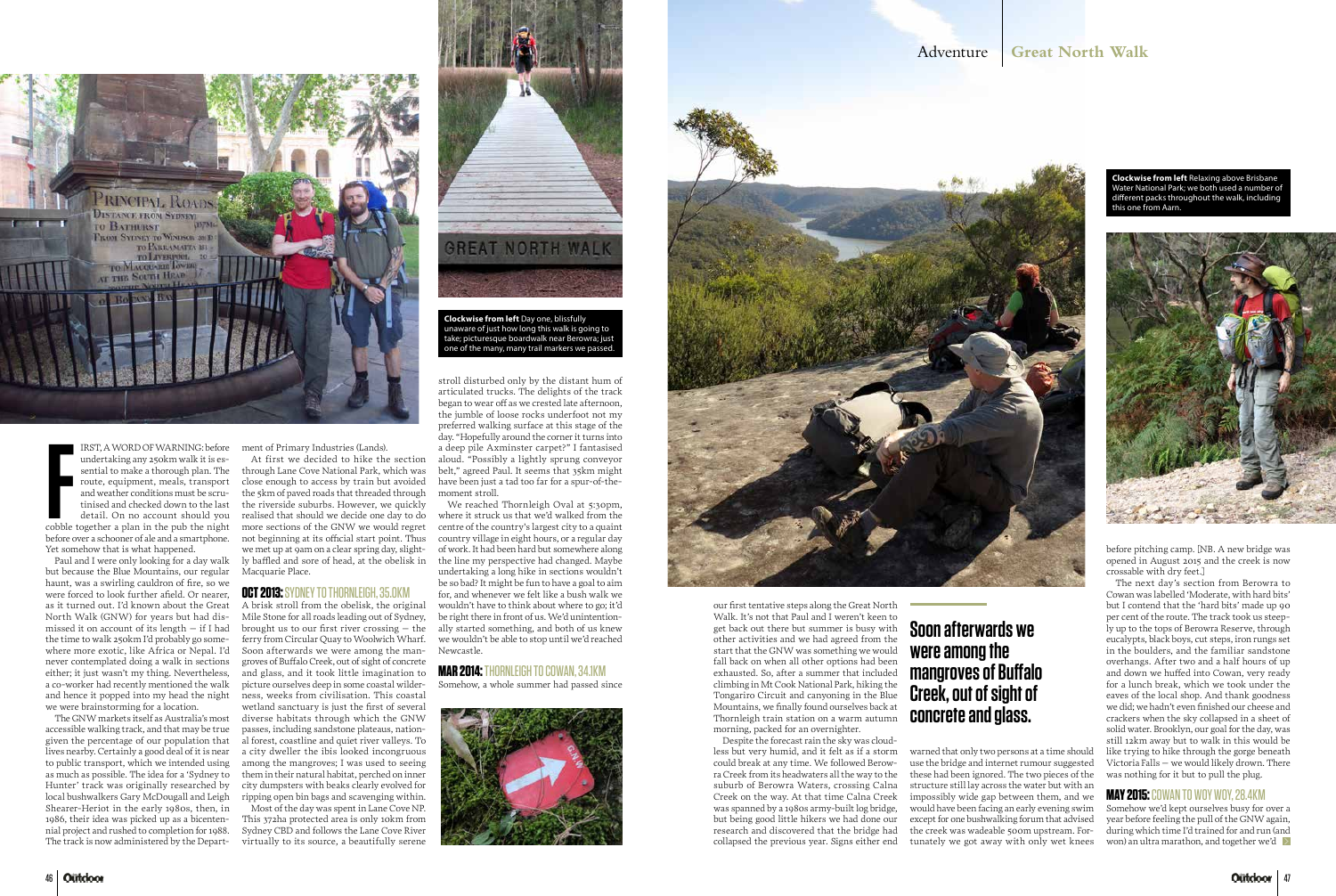done a month-long cycle tour of New Zealand's South Island (see *AGO* Jan-Feb 2016). We were fit and ready to recommence our mission.

This section marked our only real divergence from the official GNW. After a pleasant enough walk to Brooklyn, the Hawkesbury River (slightly too deep to wade) could only be crossed to Patonga Wharf by water taxi. This was going to work out rather expensive between the two of us so we hatched an alternative plan: the scheduled ferry service to the isolated community of Little Wobby. This charming row of houses sits between the lapping waves of the Hawkesbury and the looming cliffs of the peninsula with not so much as a footpath to spare. Once we'd disembarked the final boat of the day we picked our way through front yards and over rickety wooden platforms to the village's southernmost house, and from there to an empty beach where we made camp in the warm glow of sunset.

The next day we tackled the Highway Ridge track up through Brisbane Water National Park. Not being part of the formal GNW the route wasn't signposted and the initial ascent was an exercise in bush bashing, followed by an indistinct trail marked only by the occasional bit of pink tape tied to a log. Once on the ridge we somehow got completely turned around and heading firmly south, and only numerous consultations with map, compass and GPS persuaded us of our error. Many scrambles, scratches and fallen branches later we finally rejoined the GNW just south of Mt

Wondabyne, before heading east to Woy Woy and a train home. Despite being the most difficult section so far, and not recommended for the leisurely GNW section hiker, the day had been thoroughly enjoyable.

### **JUL 2015:** WOY WOY TO SOMERSBY, 33.6KM

A mere two months later we were back, and with a special guest no less. Gerda's introduction to the GNW, albeit under perfect blue winter skies, was anything but gentle as we chose the most direct route from Woy Woy station back to the track. From an old junkyard we bush bashed up a creek beside the train line; deadfall, mossy boulders, tangled bushes – this was tick heaven.

I almost felt like apologising on behalf of the GNW but we eventually found a fire trail and



Gerda was rewarded soon enough with possibly the loveliest spot on the entire walk. Rounding a corner beneath a sandstone overhang north of Mt Wondabyne we came across a delightful little waterfall and pool: Kariong Brook Falls. The dappled glade was a perfect lunch spot and source of cool water and fully revived us for the afternoon stint – enjoyable singletrack alongside Piles Creek and, after crossing the Pacific Highway, a long section following Mooney Mooney Creek.

After a night at one of several nice camp spots along the creek, the next day saw us on the approach to Somersby, a small rural hamlet based around a primary school and a single store. The map's scale seemed to have grown overnight as we fairly bounded along, eating up the distance. Unfortunately the proximity of 'civilisation' meant more firetrail than usual and even a few kilometres of unwelcome tarmac. With the absence of a rail line we fell back on hitching a ride on the school bus into Gosford and the train station there.

### **OCT 2015:** SOMERSBY TO BASIN CAMPSITE, 42.0KM

Gerda's final favour was to return us to Watagan HQ for the penultimate leg, and with

The disappearance of public transport altogether from this point on forced us to engage in a combination of bribery and cajoling to ensure a pick-up by Gerda at our finish point,



somewhere in the middle of Olney State Forest, three days later. A greasy breakfast at Somersby Store set us up for the weekend, one that began grey and drizzly but soon transformed into a sweltering heat wave.

Moving north of Somersby marked a definite change in the mood of the GNW. Gone were the meandering creek valleys, sparkling bays and sandstone plateaux. Instead we encountered more and more forest fire trails along low mountain ridges. Scribbly gums and stringybark trees shaded us from the burning sun and the wildlife, mostly nocturnal, became more abundant, as did the dirtbikers. A red-bellied black snake sunning itself in the path was infinitely preferable to a succession of noisy petrol-heads.

At some point on the first day I calculated that we had reached roughly the halfway point. Halfway, and it'd only taken us two years! Where does the time go? Disappointingly there was no congratulatory signpost to be seen but we celebrated anyway with a photo and some brief reminiscence about our first steps in Lane Cove NP. Ah, those were the days!

The next day was characterised by flies as we each walked along in our own personal buzzing cloud, but our spirits were lifted by the contour path around a beautiful natural amphitheatre leading to the village of Yarramalong. Two ice creams later saw us begin 11km of road, the longest stretch on the whole GNW, and while there were worse places than the peaceful Yarramalong Valley to be pound-



ing tarmac, it was still nice to get back in amongst the trees for our second night. We arrived at our Basin Campsite rendezvous several hours early, having underesti-

mated our speed to make sure Gerda was not kept waiting. Our thoughtfulness was rewarded with hot Chinese food and cold beer. Best

pick-up ever!

### **MAY 2016:** BASIN CAMPSITE TO WATAGAN HQ,

# 47.0KM

It was only after another hectic summer that we found time to drive to Basin Campsite one Friday evening. I was feeling strong from recent multiday hikes around Patagonia's Torres del Paine and on Tasmania's Overland Track, useful since we were about to tackle the highest section of the GNW – the Watagan Moun-

tains.

The forest roads continued much the same as before but now water started to become a serious issue. Descending Mt Warrawalong, the high point of the entire walk, we expected to be able to fill our bottles in Watagan Creek



but found it polluted by farm runoff. After another steep and thirsty ascent we managed to coax some dodgy-looking yellow liquid from the rainwater tank at Flat Rock Lookout, but it was barely enough to last the night. We ran out completely at breakfast but made it to the Congewai Valley alive, only to discover the water there also undrinkable. It would have been folly to begin the steep ascent of the Watagans without water so we were forced to ask for help at a farmhouse, where fortunately they revealed the presence of a dedicated GNW water tank just up the track. We were saved!

The remaining fire trails along the spine of the Myall Range were long and somewhat tedious and we were relieved to arrive at Watagan HQ to meet our wonderful collaborator, who drove us back to Basin Campsite to collect the other car.

### **OCT 2016:** WATAGAN HQ TO TERALBA, 27.0KM

# **Rounding a corner beneath a sandstone overhang north of Mt Wondabyne we came across a delightful waterfall and pool: Kariong Brook Falls**

**Clockwise from left** Sunset on the rocks near Little Wobby; Oasis at Kariong Brook Falls.



**Clockwise from left** Descending from the tops to Galston Gorge; the sea signals the beginning of the end of our epic mission; a red-bellied black snake slithers quietly away.